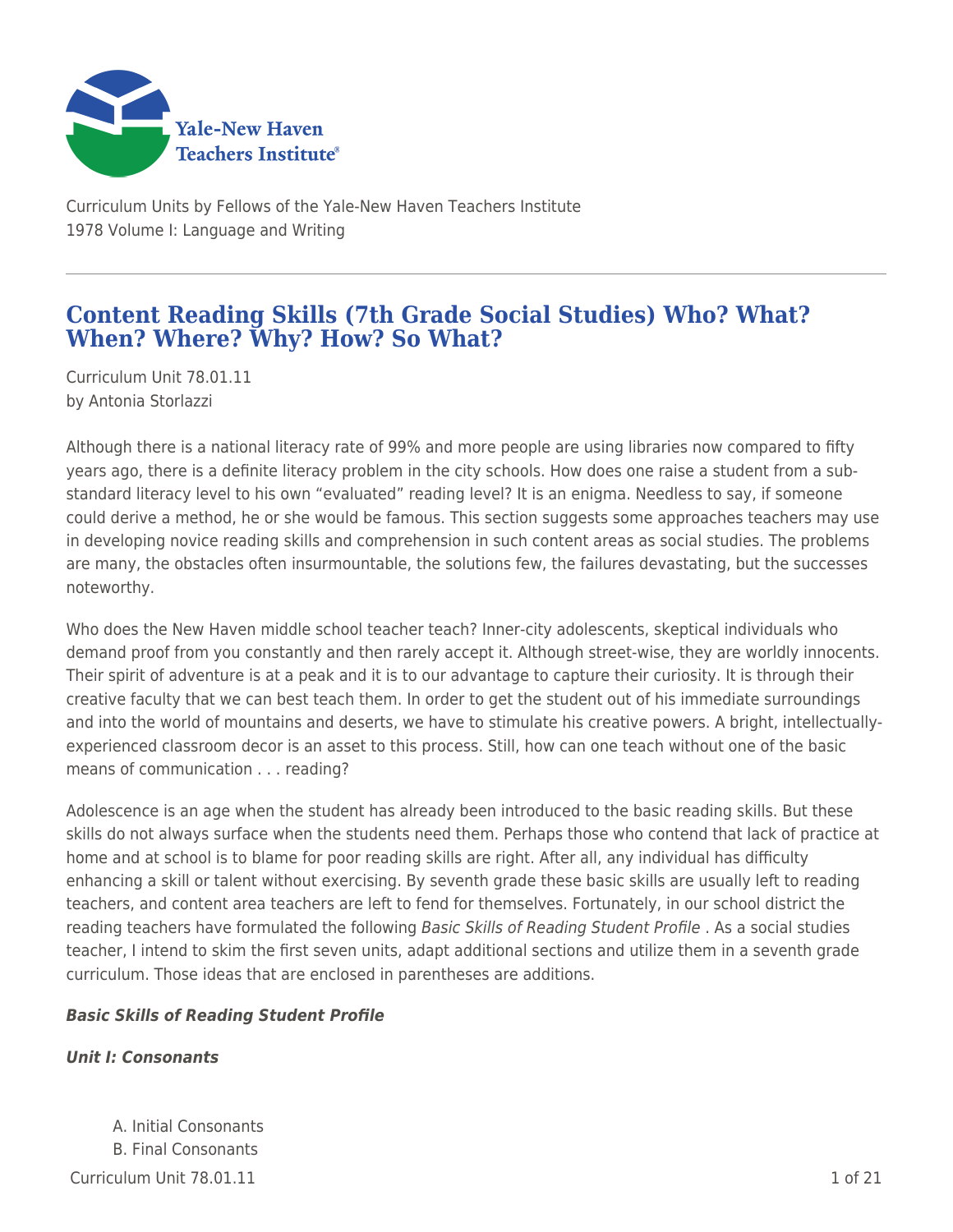### *Unit II: Vowels*

- A. Short Vowels
- B. Long Vowels

## *Unit III: Vocabulary*

- A. Syllables
- B. Suffixes
- C. Possessives
- D. Compound Words

### *Unit IV: Special Syllables*

- A. Prefixes
- B. Suffixes
- C. Superlatives—er, est endings

## *Unit V: Word Attack and Study*

- A. Synonyms
- B. Antonyms
- C. Homonyms
- D. Contractions
- E. Abbreviations

### *Unit VI: Sentence Study*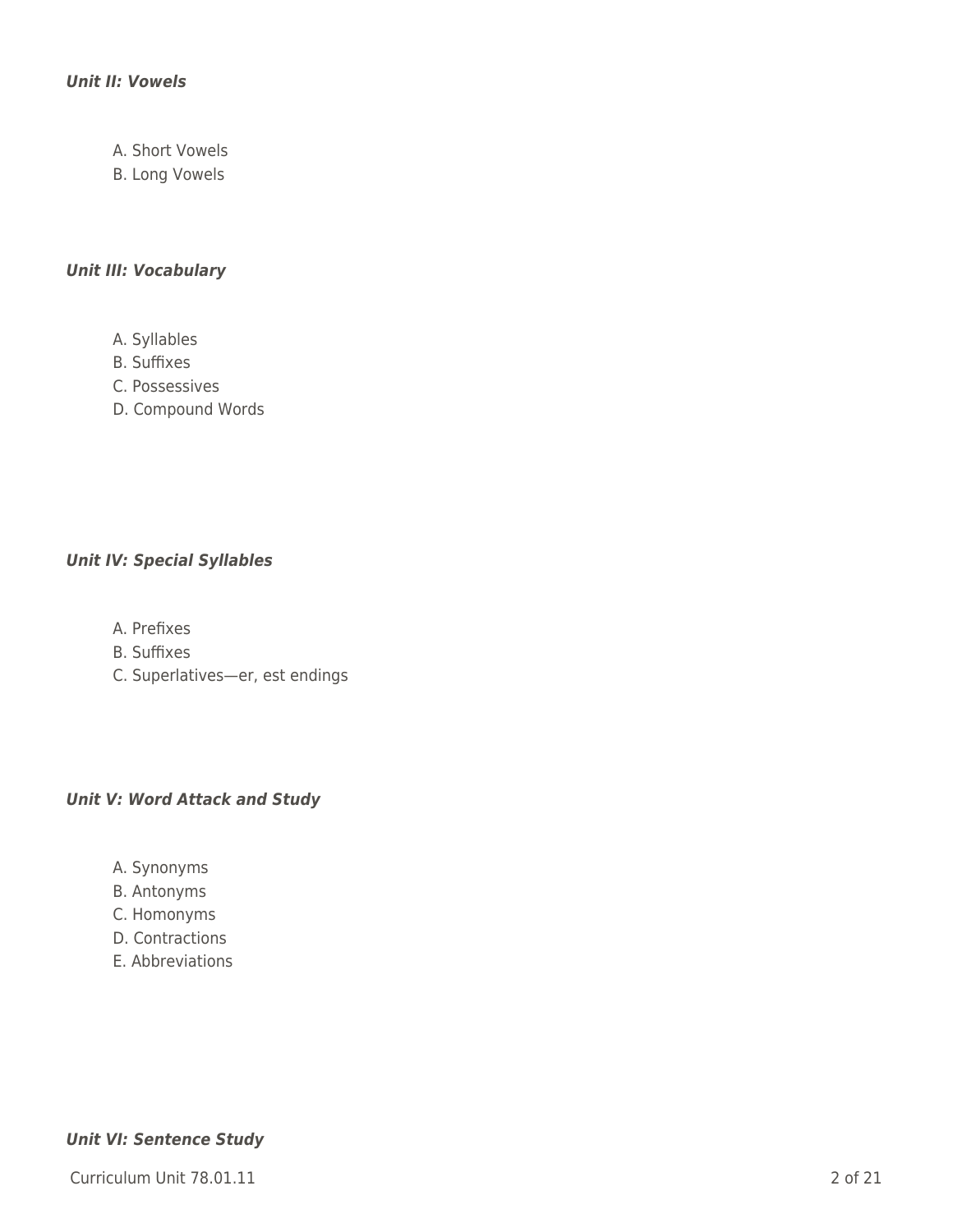A. Kinds of Sentences

- \_\_\_\_ 1. Declarative
- 2. Interrogative
- \_\_\_\_ 3. Imperative
- 4. Exclamatory
- B. Parts of Sentences
	- \_\_\_\_ 1. Phrases
- C. Punctuation
- D. Capitalization

## *Unit VII: Parts of Speech*

A. Nouns

- 1. Common Nouns
- 2. Proper Nouns
- B. Pronouns
- C. Verbs
	- 1. To be verbs
	- 2. Action verbs
- D. Adjectives
- E. Adverbs

### *Unit VIII: Study Skills*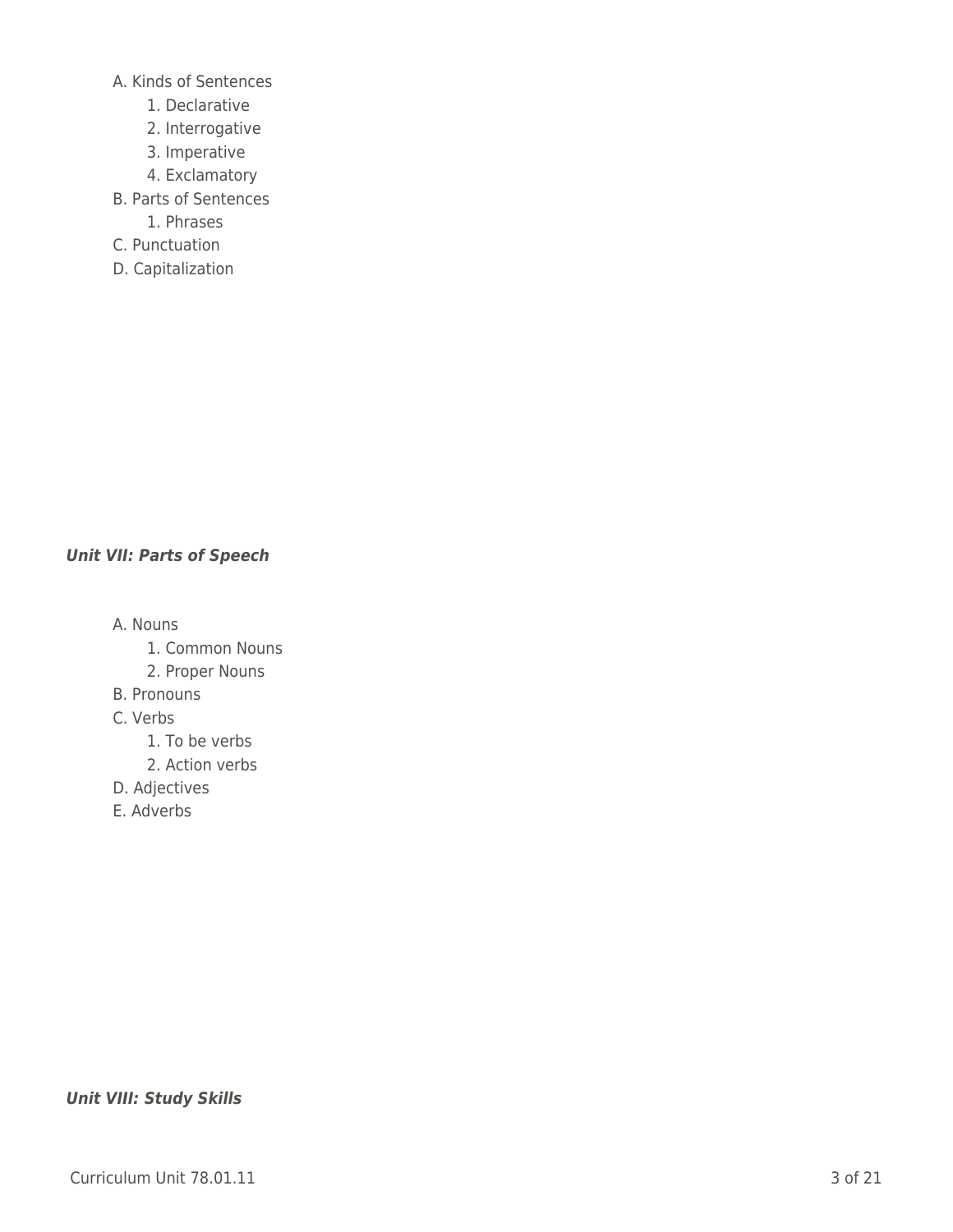- A. Table of Contents
- B. Encyclopedia, Dictionary (Textbooks, Atlases)
- C. Alphabetical order
- D. Following directions
- E. Radio, TV, Newspaper
- F. Summarizing
	- 1. Own Words
	- \_\_\_\_ 2. Story Parts
	- \_\_\_\_ 3. Own Ideas
- G. Outlining

## *Unit lX: Comprehension*

- A. Main Ideas
	- 1. Titles (Subtitles)
	- \_\_\_\_ 2. Paragraphs
	- \_\_\_\_ 3. Re-phrasing
	- \_\_\_\_ 4. (Scanning)
- B. Identifying Speaker
- C. Drawing Conclusions
	- 1. (reading without an opinion)
- D. Cause and Effect
- E. (Chronological Order)
- F. (SQ3R)
- G. (Propaganda)
	- 1. (fact or opinion)
	- 2. (recognizing half-truths)
	- \_\_\_\_ 3. (contrast)
- H. (Organization)
	- 1. (Words that go together)
- I. (Map Reading)
- J. (Cartoon Analysis)
- K. (Interest, Experience Development)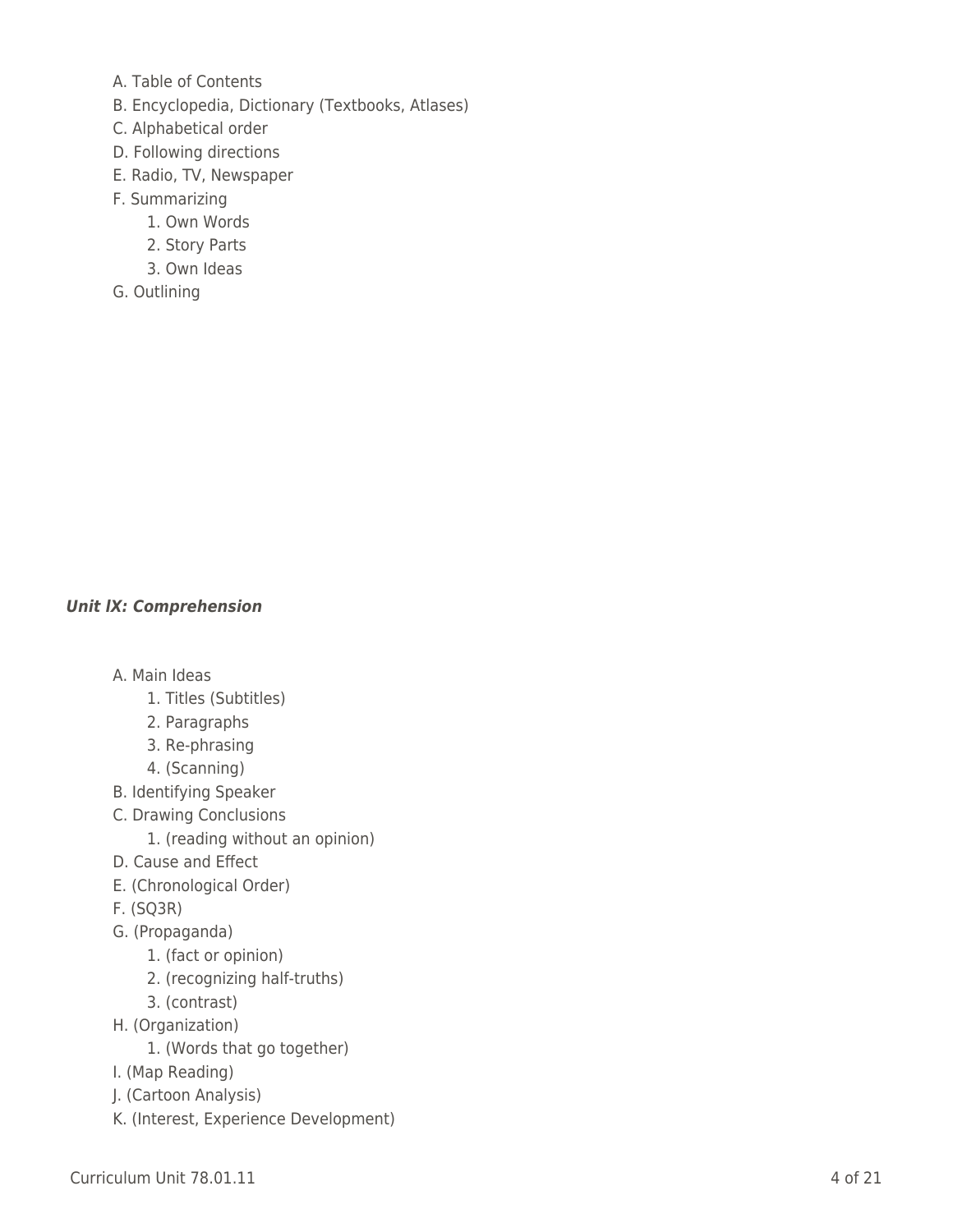Reading benefits the consumer for the experiences he/she will have. The very survival of the adolescent who leaves school without the ability to understand a sentence may be jeopardized. It is the responsibility of the instructor to guarantee that the individual, upon leaving the classroom, will be capable of functioning satisfactorily in the daily situations that he will encounter.

Directions are a necessary form of communication. The ability to follow and read directions is an essential task of everyday life. From the 15-year-old home economics student who ruins a batch of cookies by including 1/2 cup of baking soda instead of 1/2 teaspoon, to the student who critically burns himself near the railroad station by falling on high voltage wires, to the student that drowns in a no swimming area, following basic instructions is a must. The skill should be taught in the classroom, especially when most parents in the innercity do their children's work with them.

One finds in the classroom that most students are unable to accurately complete assignments because they neglected to follow directions. Try not to verbally explain an assignment to the students; the results are depressing. The art of deciphering directions is twofold:

-The first phase is basically preparatory. The individual must listen, read, and ascertain whether he has the correct directions and whether he is fully aware of their meaning. -The second phase is practical. The individual must thoroughly peruse the instructions and follow them sequentially.

## *Possible exercises:*

- 1. Textbook Assignments
- 2. Daily Chore Assignments
- 3. Map Reading-Treasure Hunt
- 4. How to . . . Assignments

The primary resources for the seventh grade social studies student are the dictionary, encyclopedia, textbook, and atlas. The former two are best introduced by the school or neighborhood librarian. Your local library will be more than happy to accommodate and instruct your class and their needs if you make an appointment.

Dictionary and glossary skills are an overall priority. The correct usage of spelling, and meaning, are absolute necessities in every area of communication. Often Hispanic students need the reinforcement of written communication as opposed to oral accuracy. I have observed that one black male student could with 100% accuracy relate information orally, but with only 2% accuracy when he had to write. That will not suffice when he has to communicate with a teacher or employer. Accurate spelling is an essential requirement in content areas. Accurate meaning development is also an integral part of any classroom. All too often an adolescent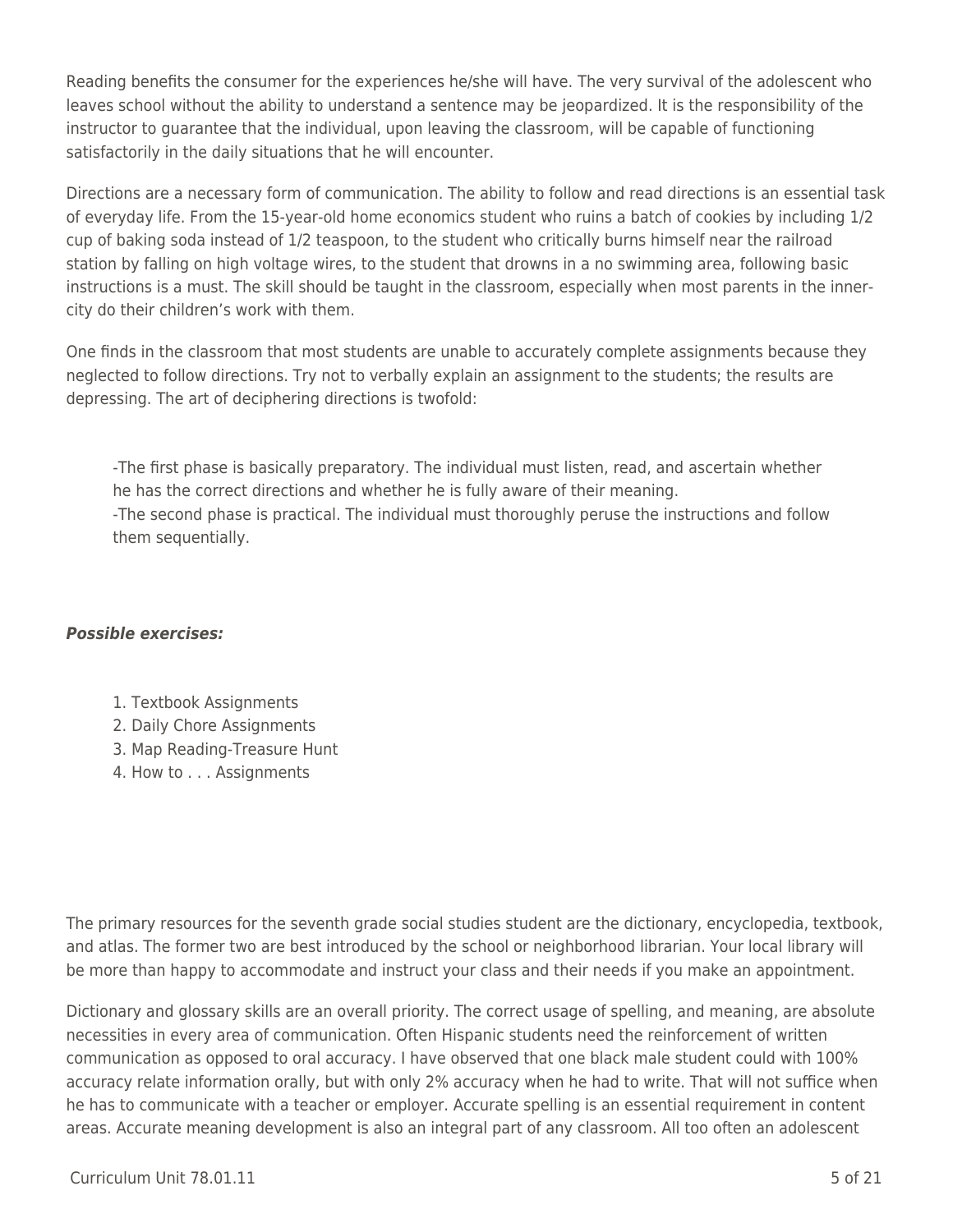will not be able to use a word in context. The student is capable of memorizing a definition by rote; however, when asked to use it in a sentence, he is unable to use it correctly.

-Once a term or word has been introduced it should be used regularly in the classroom by the teacher and the student.

-Vocabulary words should be a weekly assignment for which the student is accountable.

The encyclopedia is the easiest source for the student to use when hunting for information. Reference work is both rewarding and enjoyable to the seventh-grade student. When doling out relevant research topics, stress the need to avoid copying word for word. Stress creativity at this point.

-The teacher should assign topics in the beginning of the academic year; the student should be choosing his own later.

-Monthly assignments should be given.

-Students have written to publishers to cite inaccuracies. With more advanced students encyclopedic corrections enforce confidence.

Textbook usage can be taught and learned by the seventh-grader. At first, the student is oblivious when text terminology is used. Within the first two weeks of school, the subject area should be explained and the students tested. This introduction also acquaints the student with what he will be expected to cover during the school year. A systematic analysis of the textbook should include:

- 1. Title, author, publisher
- 2. Preface
- 3. Table of Contents
- 4. List of illustrations and maps
- 5. Text contents
- 6. Glossary
- 7. Index
- 8. Footnotes
- 9. Bibliography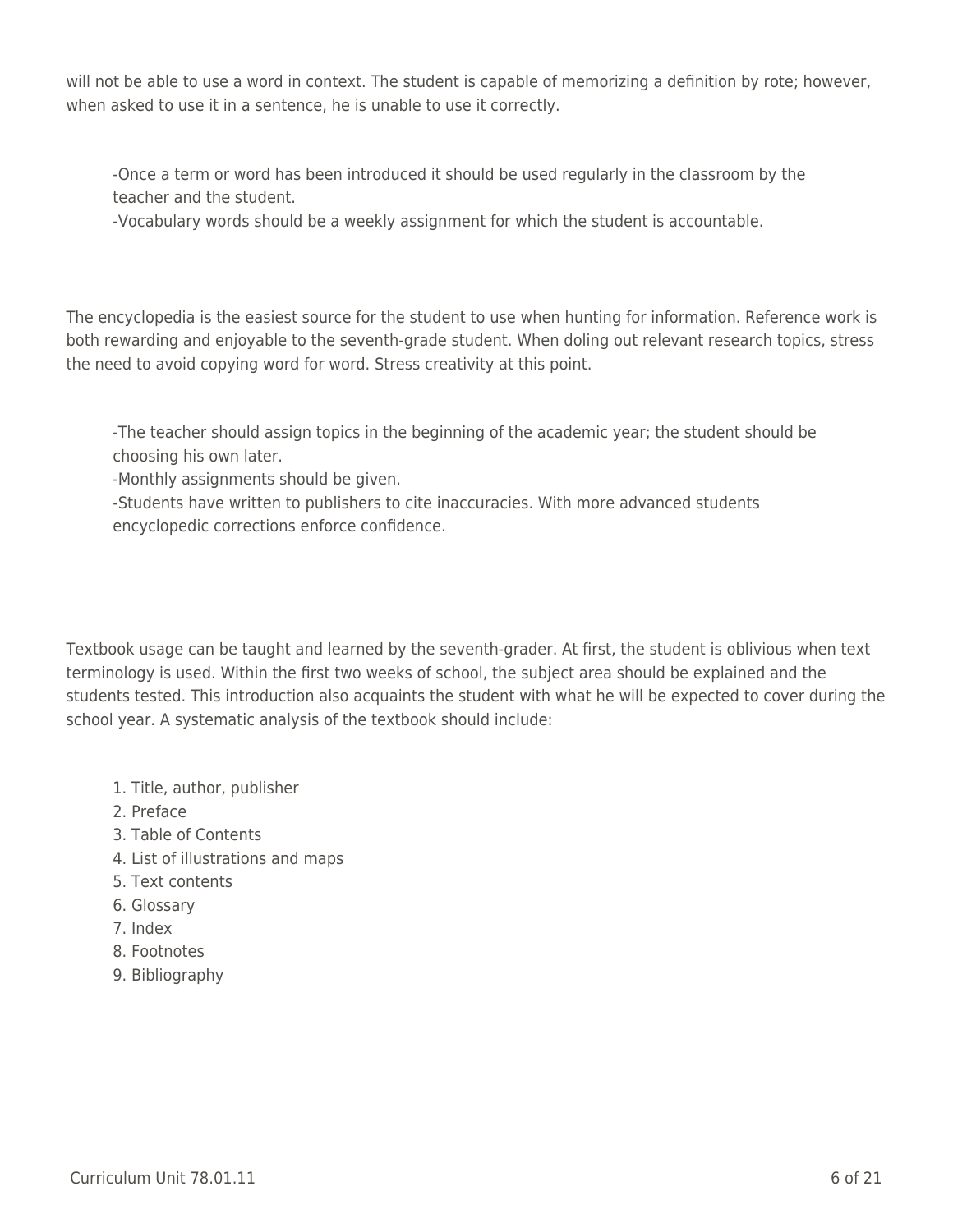Atlas skills are pertinent in the middle school curriculum; therefore, if none are available, the teacher should send away to motor clubs or gas stations for a supply. Atlas awareness helps the student grasp concepts of regions. Their present sphere of awareness is their immediate neighborhood. The transition to a greater awareness of the world has to be handled delicately and imaginatively or else the student may be turned off forever. Asking the student to describe his neighborhood may be a start; however, if you begin the academic year with this introduction, you should end the term with a revised description of his community. You will be astounded at the increased maturity and awareness the student has achieved.

The instruction of map skills is time-consuming, redundant, exasperating, but essential. An incorporated social studies curriculum is usually the smoothest means of instruction. Needless to say, some skills are taught first—directions and definitions.

## *Areas to be covered:*

- 1. legends, symbols
- 2. globes
- 3. maps (political, climactic, vegetation, topographical)
- 4. Longitude, latitude
- 5. poles, equator, prime meridian
- 6. waterforms
- 7. Landforms
- 8. zones
- 9. continents
- 10. cultural areas
- 11. countries, capitals
- 12. cities, capitals
- 13. charts, graphs, pictographs
- 14. road map reading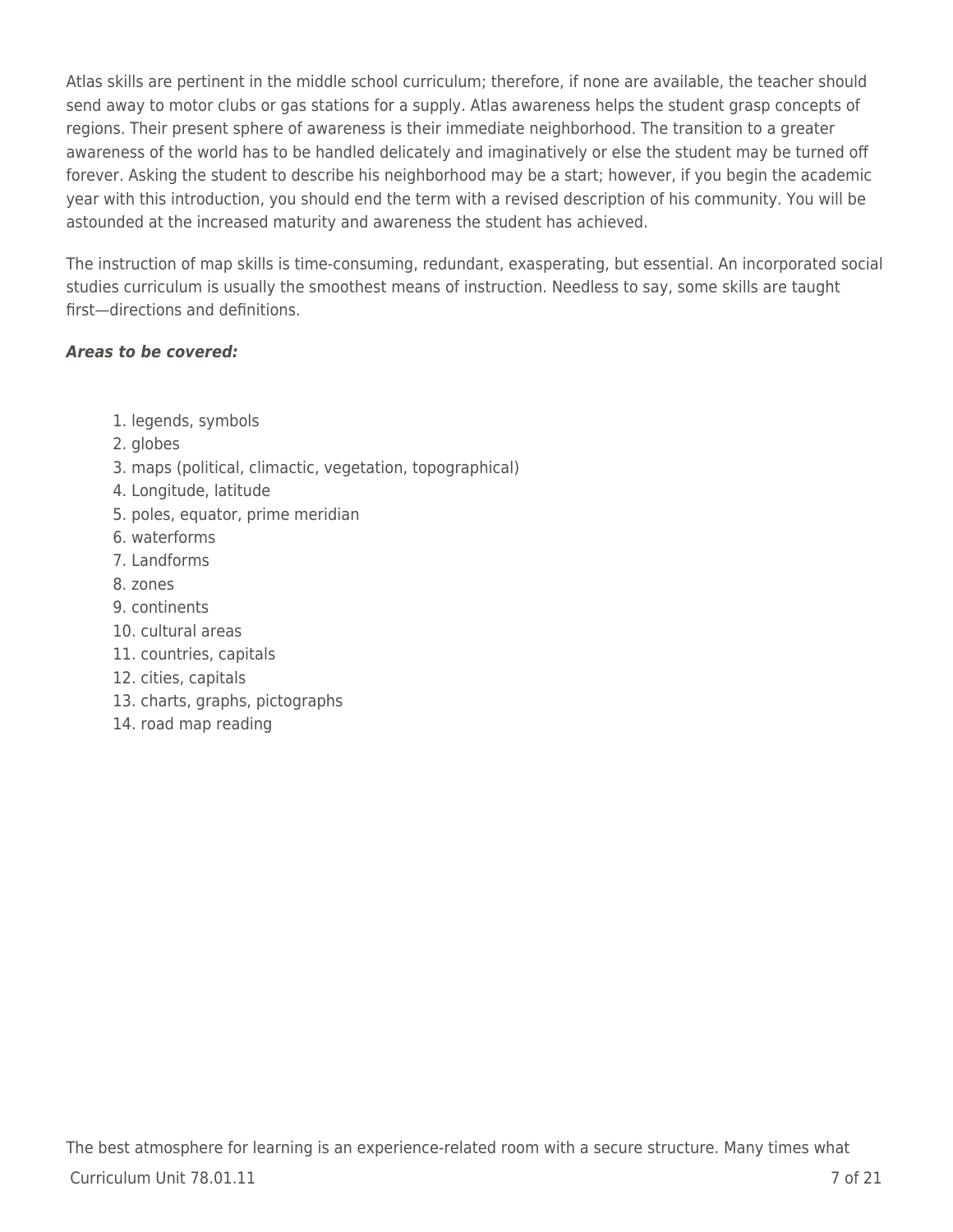appears to be a diversion may actually be a benefit. An opportunistic teacher will capitalize on such incidents and turn them into intellectual experiences. An adolescent's imagination is fun to play with and can be given direction. Making the best of a situation is often a learning process for the student and teacher as well. The instruction, development, and practice of reading may be greatly increased through such adventures.

After a child has left school, he often will not pick up reading material unless he has been caught up in the excitement of developing his own interests. A high school dropout may still be able to function lucratively in society if he is able to keep abreast with an interest through the use of media, magazines, periodicals, books, and newspapers.

- -Regular current news assignments should be incorporated into the social studies classroom.
- -Relevant television programs should be required for viewing and discussing.
- -A skill should be learned through reading articles about it.
- -Advertising should be analyzed for persuasiveness.
- -Topics that have been introduced by the student should be researched.

Luckily, American teachers have more leeway than British teachers. Instead of being required to follow a set manual, we are able to ascertain individually what is the right and wrong method to be used at a given time. An experience-related classroom teacher may have difficulty keeping up the momentum; therefore, contact with other faculty members is a necessity. If a teacher remains secluded so that his only communication is with the student, his ideas and materials may not be as mature as they ought to be. By communicating with other teachers you will find that other instructors will have ideas and experiences to lend to you.

Reading is not simply decoding; it includes the assimilation of experiences and the application to the reader's life. Fader has observed that in New York City low-level students will begin accurately using terms and vocabulary in their conversations that they have read. Therefore, a reader should be geared upward, with the goals, temporarily, out of grasp. How can one tell if the student is grasping anything he has read? Text testing, although an aversion to many, is a means of evaluating a student's comprehension. Unfortunately, most students fare poorly in this area because they have not been advised in study skills. It is unfair to give a test in the classroom if the adolescent is still unaware of retention techniques. It is the duty of the seventh grade teacher to help the student acquire the ability. I have found two very effective means for study: outlining, and the SQ3R method. If the student is not well versed in study habits, the beginning of the academic year is the best time to introduce them.

## **Outlining**

Outlining is best taught by the English teachers. If they are unable to do the assignment, it is the content area teacher's job to instruct the adolescent. An outline of a chapter is an effective review.

1. Each unit in the outline should contain only one item or statement.

 $C$ urriculum Unit 78.01.11  $\overline{8}$  of 21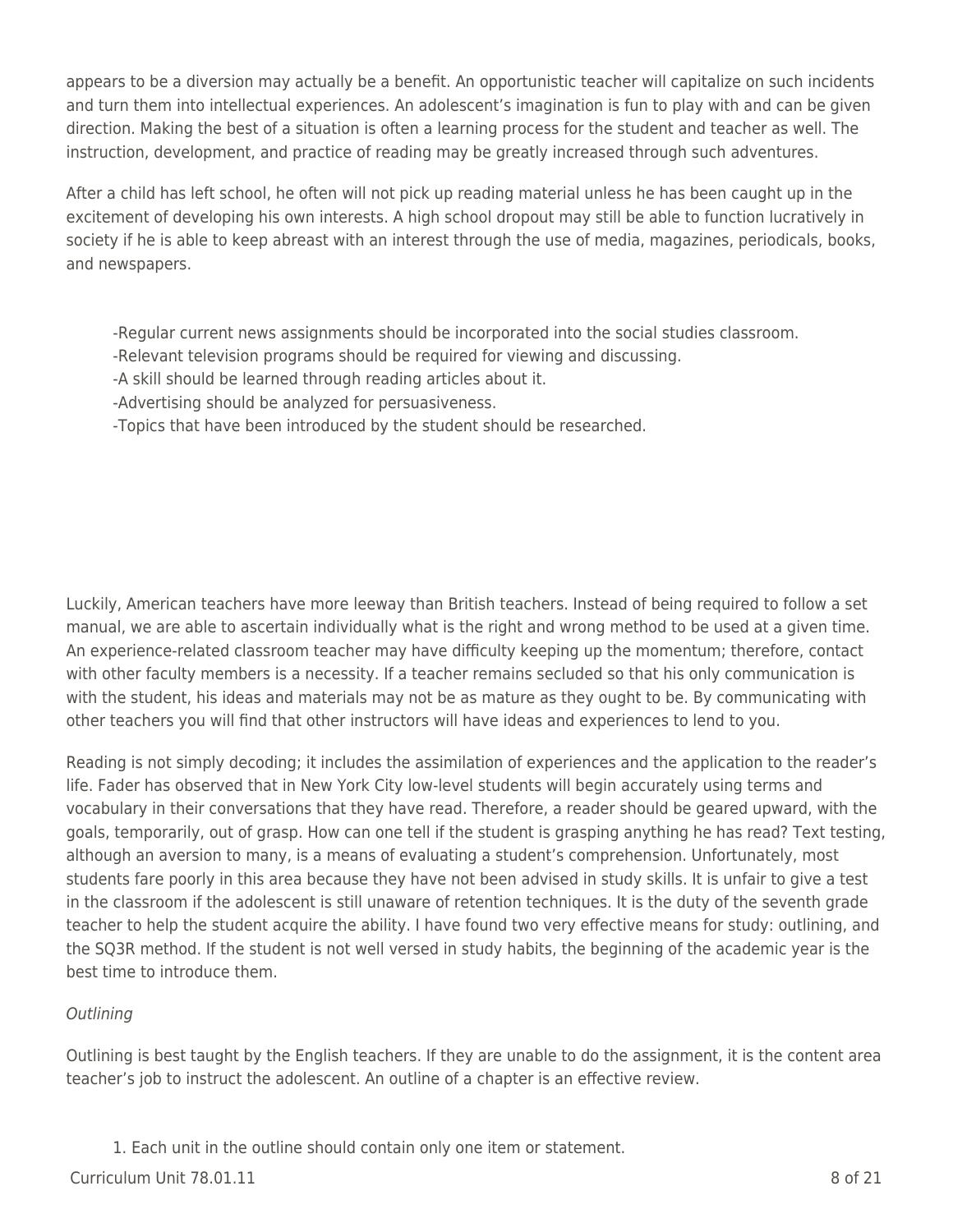2. The other ideas in the outline should be proportionately subordinated, and must be related to the main topic.

- 3. The appropriate relation of items should be designated by the proper indentation.
- 4. A consistent set/number of symbols should be used.
- 5. Full content as opposed to key word outlines should be introduced first.

### *Acceptable:*

I.  $A.$  $B<sub>r</sub>$  $C_{\cdot}$ II.  $A<sub>1</sub>$  $B.$  $1.$  $2.$ 

### SQ3R Method

This method is the most effective preparation for taking tests. It has been included in most city curricula content area units. This method of study gives the student a systematic, inclusive approach to the chapter.

- Survey After a student has skimmed the entire unit, he then begins to scan the chapter from the beginning. Noun-verb groups and main idea headings are speed-read. If a summary has been compiled it is to be utilized at this stage.

- Question The student then has to turn the main idea of each paragraph into relevant and essential questions. Sequentially, he rereads the units in an attempt to answer the formulated questions. This yields direction, helping those with reading problems.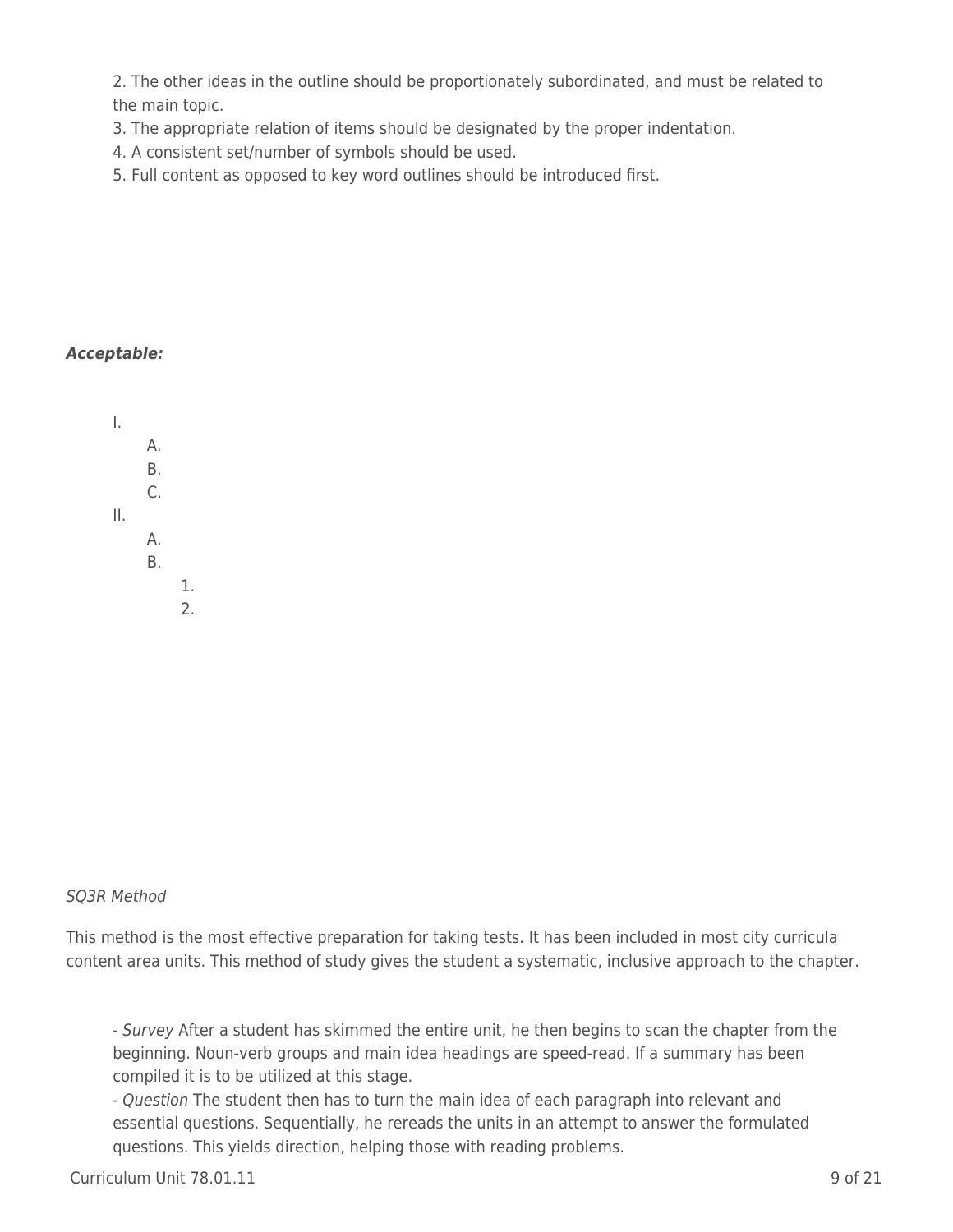- Reading Now the student reads for a purpose, i.e. to answer the questions. The type of reading will vary with the subject. If the material is known to the reader, skimming will suffice; if the student is a novice in the area, technical reading is in order.

- Recitation Recall, oral or written, is the next stage in this study method. Try to make the classroom environment as undisturbing as possible during this phase. Immediate recall of what has been read is stressed in order to prevent retention loss. This process may be either group or individual oriented though the latter is preferable.

1. The student should read the paragraph silently.

2. Then he should look away from the text and recite silently what he remembers.

3. Finally, he should look over the material to see if he has left anything of importance out of his recitation.

- Review The teacher controls the implementation of the review, the final phase of this study process.

1. At first reviews should be given often and consistently.

2. As the semester progresses, reviews should be spaced at greater intervals. As students' retention processes are fortified, you will notice that the adolescent incorporates the knowledge in other work. He will begin to grasp patterns and relationships between old subjects and new ones.

The study process is a necessary section of any content area and is learned best if the instructor shows enthusiasm for a unit. Rewarding the student for comprehension achievements should be structured into the lessons and so should a means for promoting the desire to do better. It is not difficult to lose students when they begin questioning competition; therefore, I suggest an individually-oriented achievement record at first. A daily record should be compiled for each adolescent. This enables the teacher to check an individual's personal academic growth. As the student matures and feels more secure, group competition will evolve.

Organization of thought and material is another area in which the adolescent falls short. This skill is usually developed in the English classroom. There are a few exercises that will help the sequential thought structure to evolve.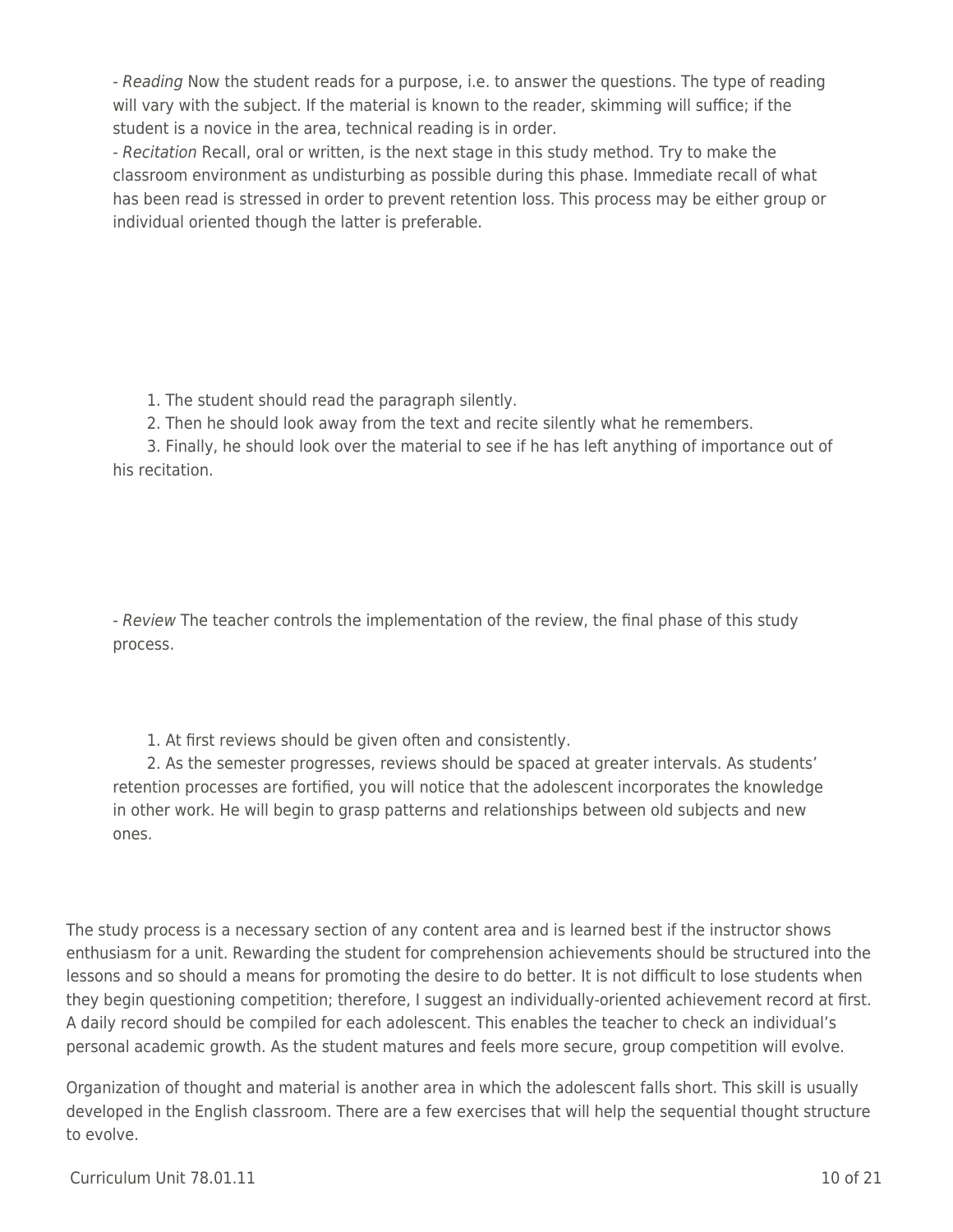-Outline assignments help the student organize thoughts.

-Drilling the student in event order gives the adolescent a sense of time/space. Chronological order solving is usually fun for the student, especially if it deals with an area or topic that he can identify.

-Grouping sentences, concepts, and words that belong in the same categories brings order into the seventh-grader's mind.

The middle school teacher has many challenges confronting him with each student. Although it is difficult to disperse your energies in ninety directions, remember that each student is an individual with separate needs and needs to be communicated with individually. If this cannot be done during lesson time, try to allow a little time during the day to become familiar with your students. This aids in your understanding and ability to develop their content reading skills. Above all enjoy your students and your work; the academic results will be noteworthy.

## *Nine Week Program*

## *Weeks one and two*

- 1. Introduction and dissection of textbook.
- 2. Introduction and development of study skills.

## *Week three*

- 1. Introduction to Earth
- 2. Introduction to maps

## *Week four*

## 1. Latitude

2. Longitude

## *Week five*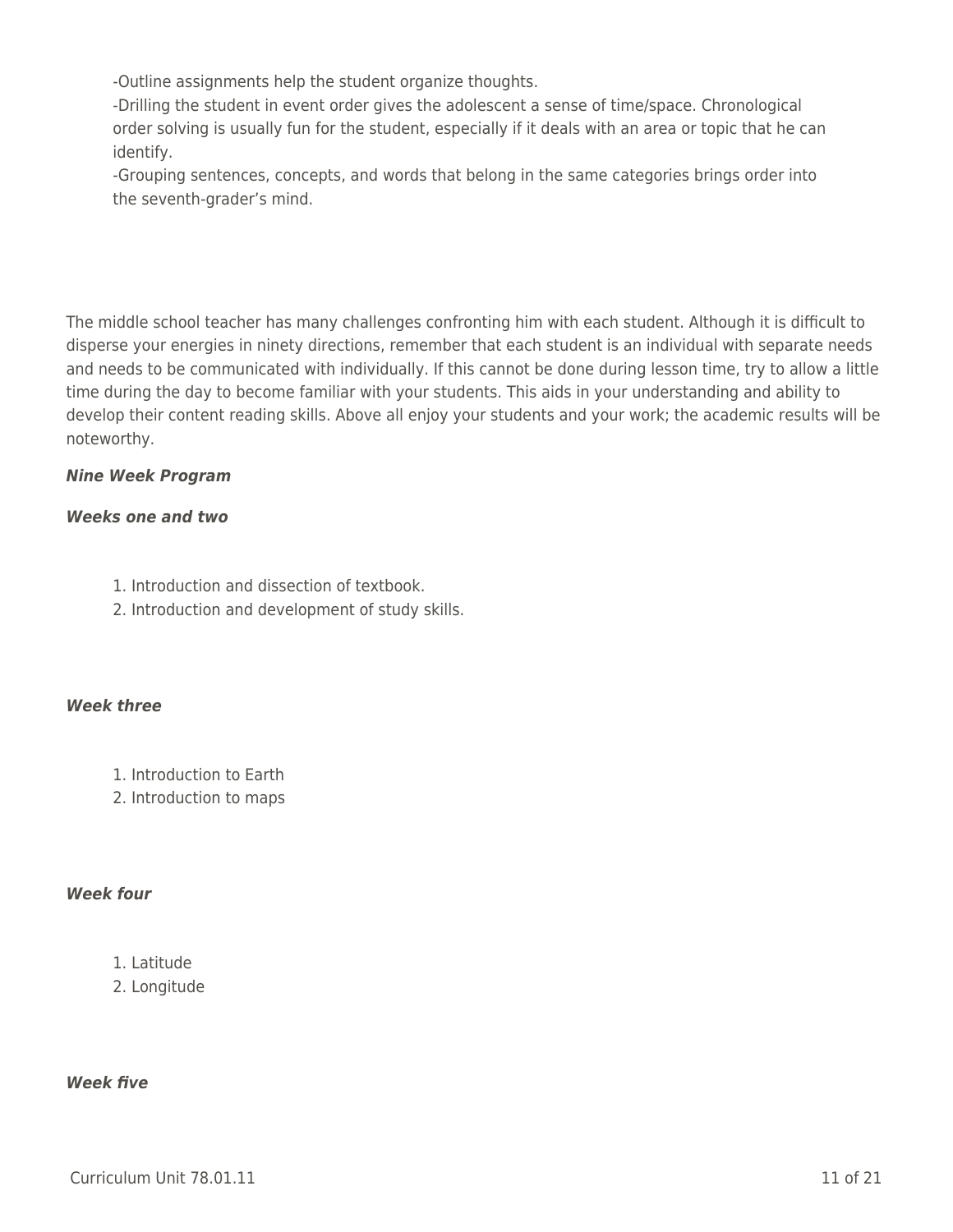1. Landforms

2. Waterforms

### *Week six*

- 1. Introduction to the U.S.
- 2. U.S. geographical highlights

### *Week seven*

- 1. Graph, pictograph, chart skills
- 2. Road map reading-vacation planning

### *Week eight*

- 1. Newspaper analysis, New Haven Register's filmstrip
- 2. Recognizing propaganda

### *Week nine*

- 1. Unit summation and review
- 2. Unit exam (quizzes have preceded)

## *Sample Lesson #1* SQ3R 2 days

### *Concept A student will retain more and test higher with adequate study skills.*

### *Objectives Student will master the SQ3R method.*

Student will begin reading for a purpose.

Student will organize thoughts through categorizing them.

Student preparation: Student has not been prepared in method.

**Curriculum Unit 78.01.11** 12 of 21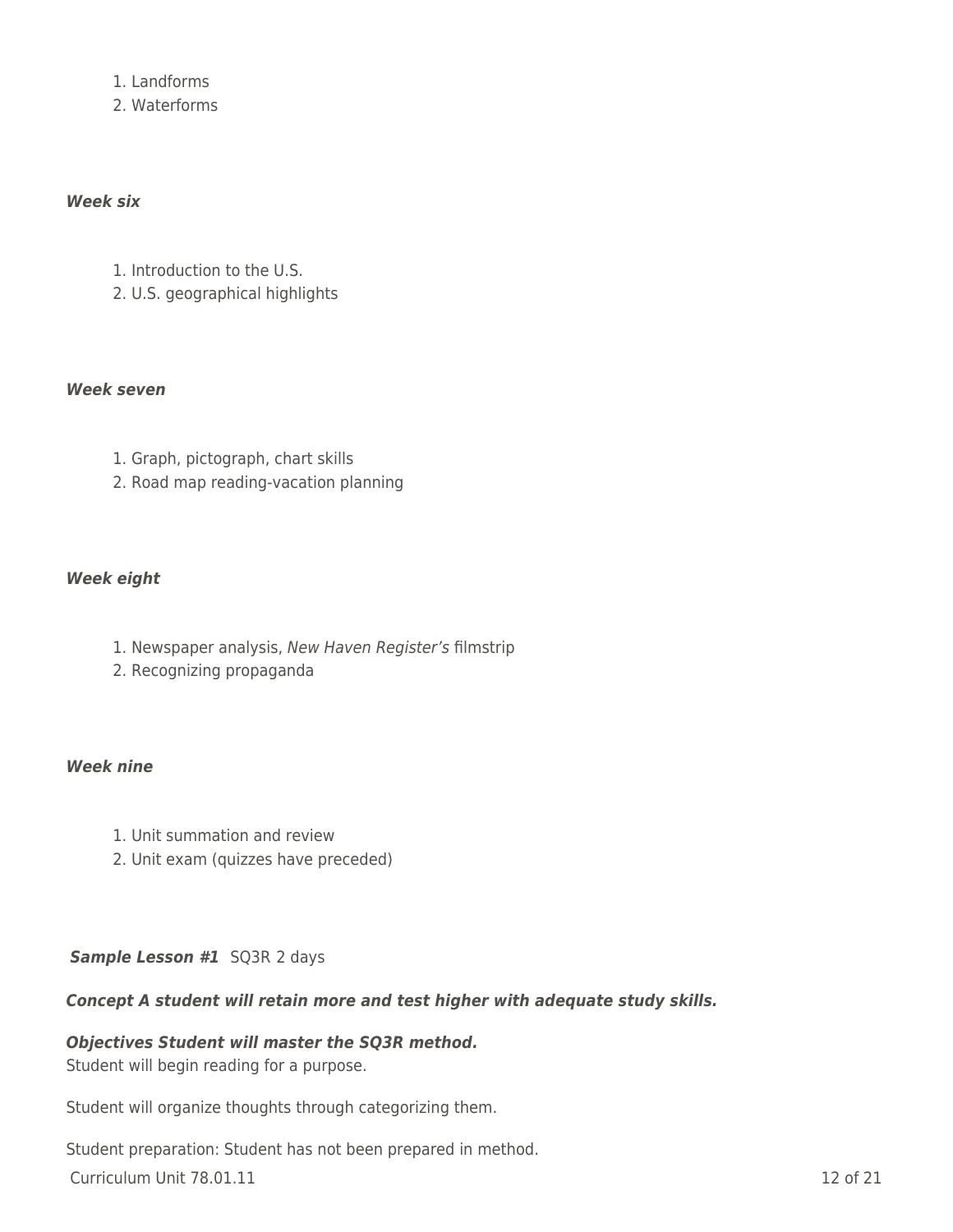*Timing This lesson should be administered in the beginning of the academic year prior to any test evaluations.*

*Motivation A talk about a student's responsibility for his own learning.*

*Materials Social studies notebook, writing implements, chalkboard, selected paragraph.*

### **Procedure: Day 1**

- 1. Go over two phases for following directions.
- 2. Write the SQ3R method on the board and have students transfer it into their notebook.
- 3. Explain each section by utilizing a paragraph that has been placed on the board.
- 4. Go over the technique with the group.
- 5. Group recitation.

## *Content a selected paragraph from The New Exploring a Changing World , Unit I, Chapter 1, paragraph two:*

Wherever people live, they have developed ways of working, playing, and governing themselves. How people live day by day, how they work, the songs they sing, the god or gods they worship, the sports they enjoy—all these things make up their culture. The culture of a people is passed onto their children and their children's children. It may change greatly or very little over the years. Ours is a fast-changing culture. Among the Tasadays of the Philippines, ways of living changed little since the dawn of history. These people still hunt with stone weapons and gather food from trees.

## *Survey Skim the paragraph with the class emphasizing the main ideas.*

- 1. People develop ways of working, playing, and governing themselves.
- 2. Culture consists of how people live daily—work, play, sing, worship.
- 3. Culture is passed on through generations.
- 4. Culture may change greatly, as in the U.S., or may change little, as with the Tasadays.

### *Question Have students turn main ideas into questions. Place on board.*

1. What do people develop wherever they live?

 $C$ urriculum Unit 78.01.11  $\qquad \qquad$  13 of 21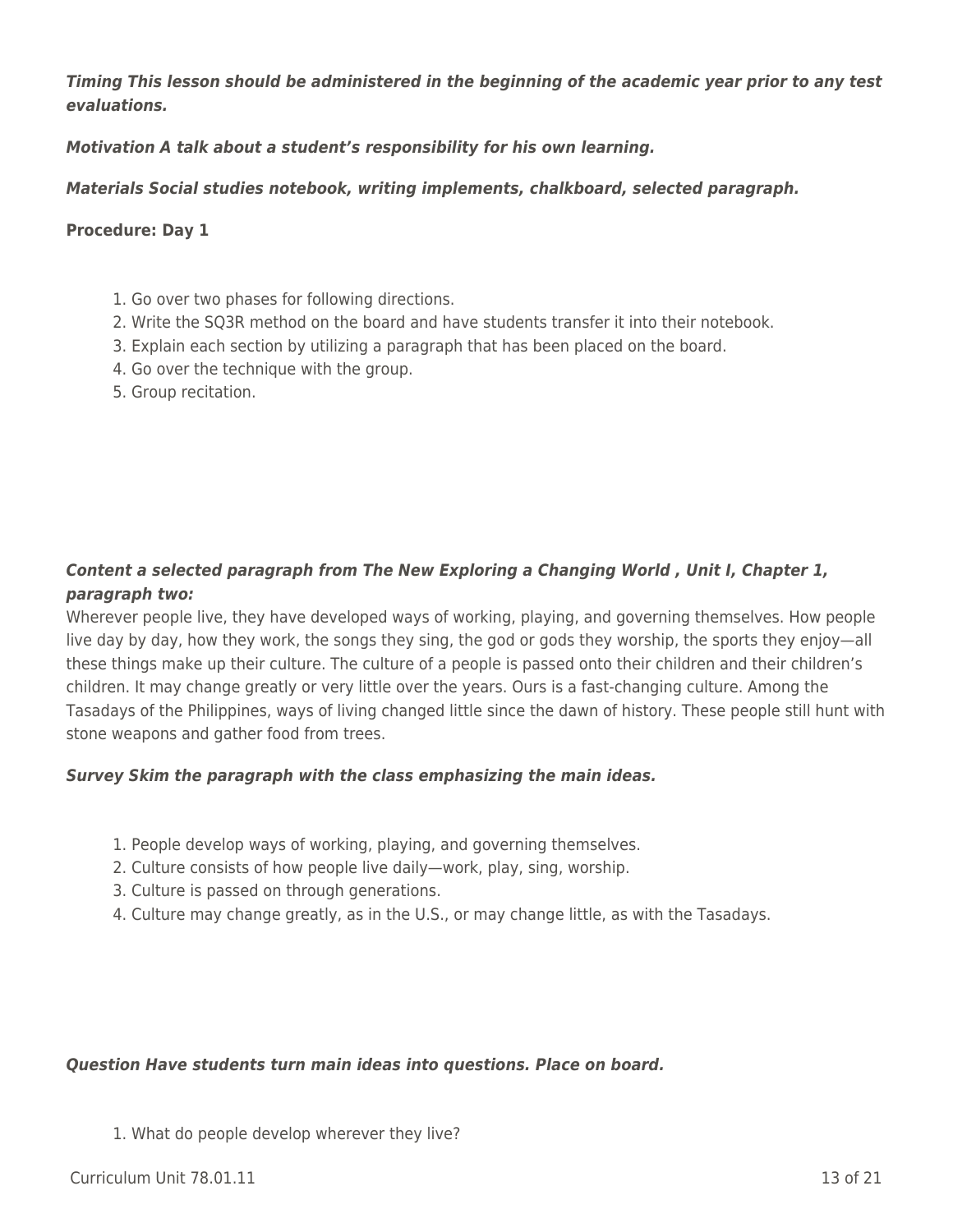- 2. What does culture consist of?
- 3. How is culture passed on?
- 4. Does culture change?

#### *Reading Re-read the paragraph and answer the questions.*

*Recitation Now ask the students the same questions. At this point it is best to call upon a student that has raised his hand.*

*Review Go over the main ideas.*

*Conclusion Have students write in their notebooks what they think about the lesson and the classroom for the day.*

*Homework Have the students write a paragraph about their own culture.*

#### **Content: Day 2**

- 1. Collect homework.
- 2. Review previous lesson.

3. Have each student read a selected paragraph and follow the techniques. Walk around the room and help them. Video-tape the classroom during the process.

4. Paragraph from text, Chapter two, paragraph 5:

What then, is race? A race is a group of people who have similar bodily characteristics. Their children inherit these characteristics. Language, religion, nationality, customs, dress, are not passed on the same way as race. A person may choose them as he wishes. They are part of his culture, not his race. They are learned. His race is inherited.

#### *Review Ask students for oral feedback.*

### *Quiz Ask students for definitions of culture and race.*

#### *Conclusion Daily entry in the notebook.*

*Homework Label the following either race or culture (worksheet) derived from text.*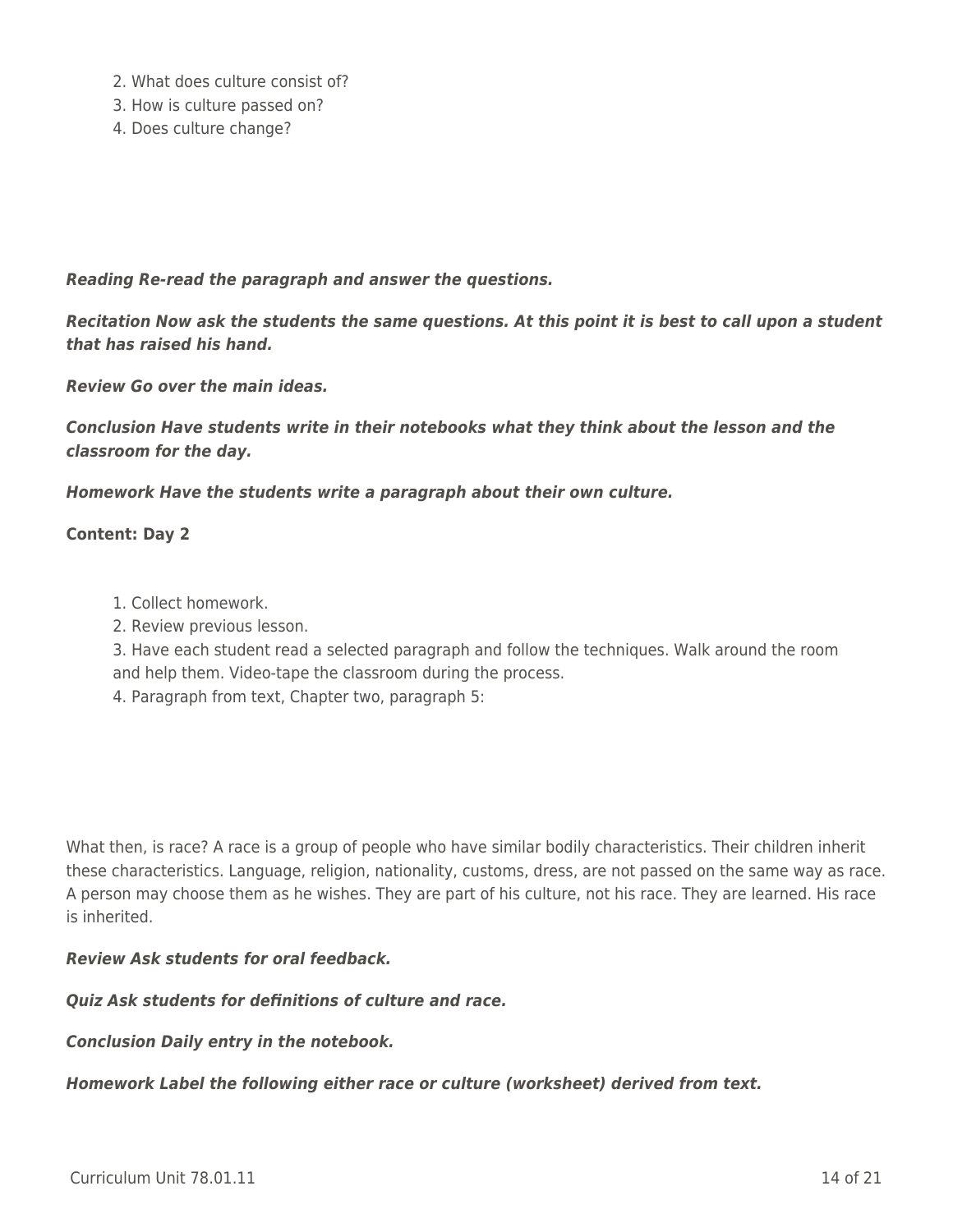- 1. The color of a person's skin
- 2. The church a person attends
- 3. The food a person eats
- 4. The music a person listens to
- 5. The texture of a person's hair
- 6. The color of a person's eyes
- 7. The type of furniture a person has
- 8. The bone structure of a person's face
- 9. The shape of a person's lips
- 10. The political party one belongs to
- 11. The height of a person
- 12. The occupation a person has
- 13. The language a person speaks
- 14. The country a person lives in
- 15. The clothes a person wears

#### *Sample Lesson #2* **Map terminology 2 days**

## *Concept Simply defining words is not enough. The student has to be capable of using them accurately in the proper context.*

*Objectives Students will select proper definitions. Students will use words in context.* Students will master basic map terms and transference.

Student preparation: Students are familiar with dictionary work.

Timing: This lesson should be administered at the beginning of the academic year prior to map lessons.

### *Motivation If you were from another solar system and came to Earth, how would you know what was where and what was important to our planet?*

 $C$ urriculum Unit 78.01.11  $\qquad \qquad$  15 of 21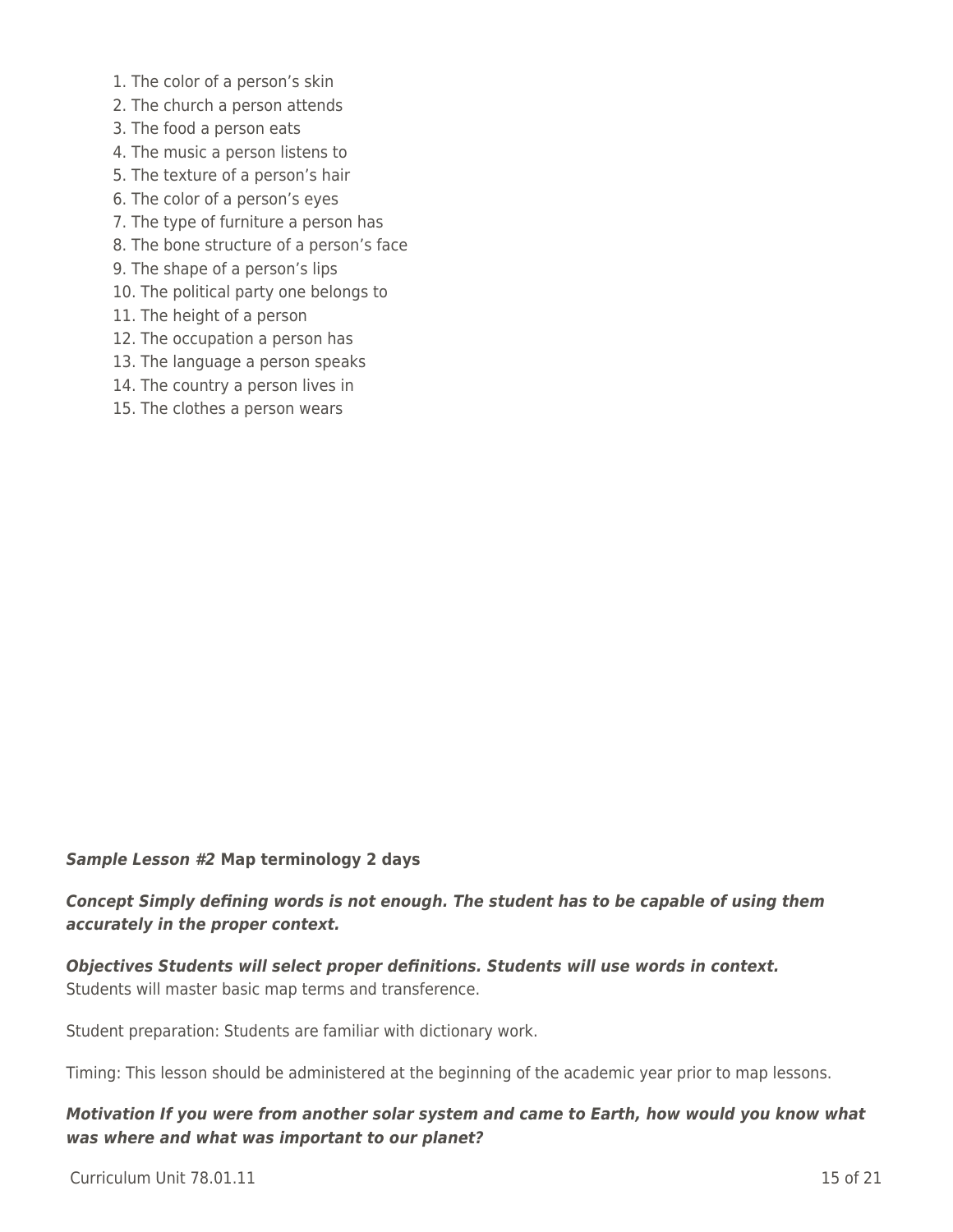Materials: Writing implements, notebook, dictionaries, glossaries, map outlines, direction cards, atlases, maps, globes.

### **Content: Day #1**

1. Ask students motivation question. Add the answers to the vocabulary list.

| geography            | legend, key | southeast                  | vegetation |
|----------------------|-------------|----------------------------|------------|
| map                  | symbol      | southwest                  | population |
| globe                | directions  | compass                    | density    |
| distortion           | cardinal    | scale                      | products   |
| *North Pole          |             | intermediate political map |            |
| *South Pole          | north       | country                    |            |
| *Equator             | south       | capital                    |            |
| *Prime Meridian east |             | physical map               |            |
| *continents          | west        | topography                 |            |
| axis                 | northeast   | climate                    |            |
| $23-1/2$ ° tilt      | northwest   | weather                    |            |

2. Go over terms to assure accuracy.

3. Using atlases and maps, label and locate \*words on world outline maps. Collect, correct, and save for further entries.

## *Conclusion Daily entry in notebook.*

## *Homework Put vocabulary words into sentences. Instruct students not to write definitions. They should be gone over thoroughly during another class session.*

## **Content: Day #2**

- 1. Collect homework and review previous lesson.
- 2. Direction Game—Have cardboard cards with directions on them.
	- -select 4 students to stand in the corners of the classroom
	- -select 4 students to stand between others, against the walls
	- -give one student a card with a direction written on it
	- -have another student pass out the remaining cards to the appropriate persons
	- -if incorrect, have the cards arranged by another student
	- -if correct collect cards
	- -repeat several times
- 3. Directions with atlas
	- -open atlases to the page with the world map on it
	- -ask students to give the proper directions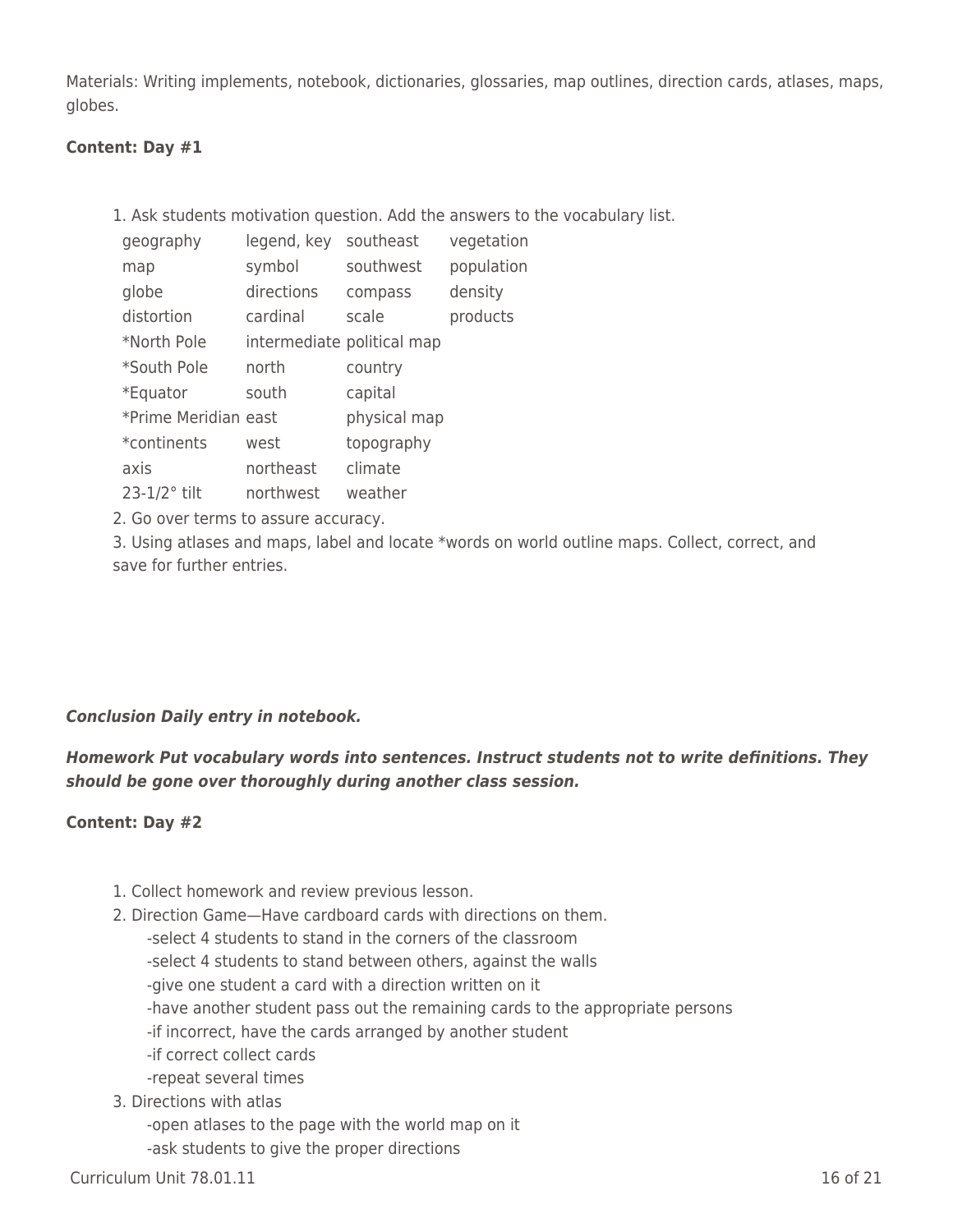-sample questions:.

The U.S. is north of the equator. Africa is east, northeast of South America. Asia is east of the Prime Meridian. Australia is north of the South Pole. Europe is east, southeast of Greenland. North America is south of the North Pole. Puerto Rico is south of the U.S.

4. Legends, symbols

-have the students realize that it is impossible to place everything on a map -re-define legend, key, and symbol

-draw an imaginary island on the board with a legend space -ask the students to label the directions

-ask the students to fill in the island, give an example—suggestions, if needed: railroads, trees, airport, schools, rivers, hospitals.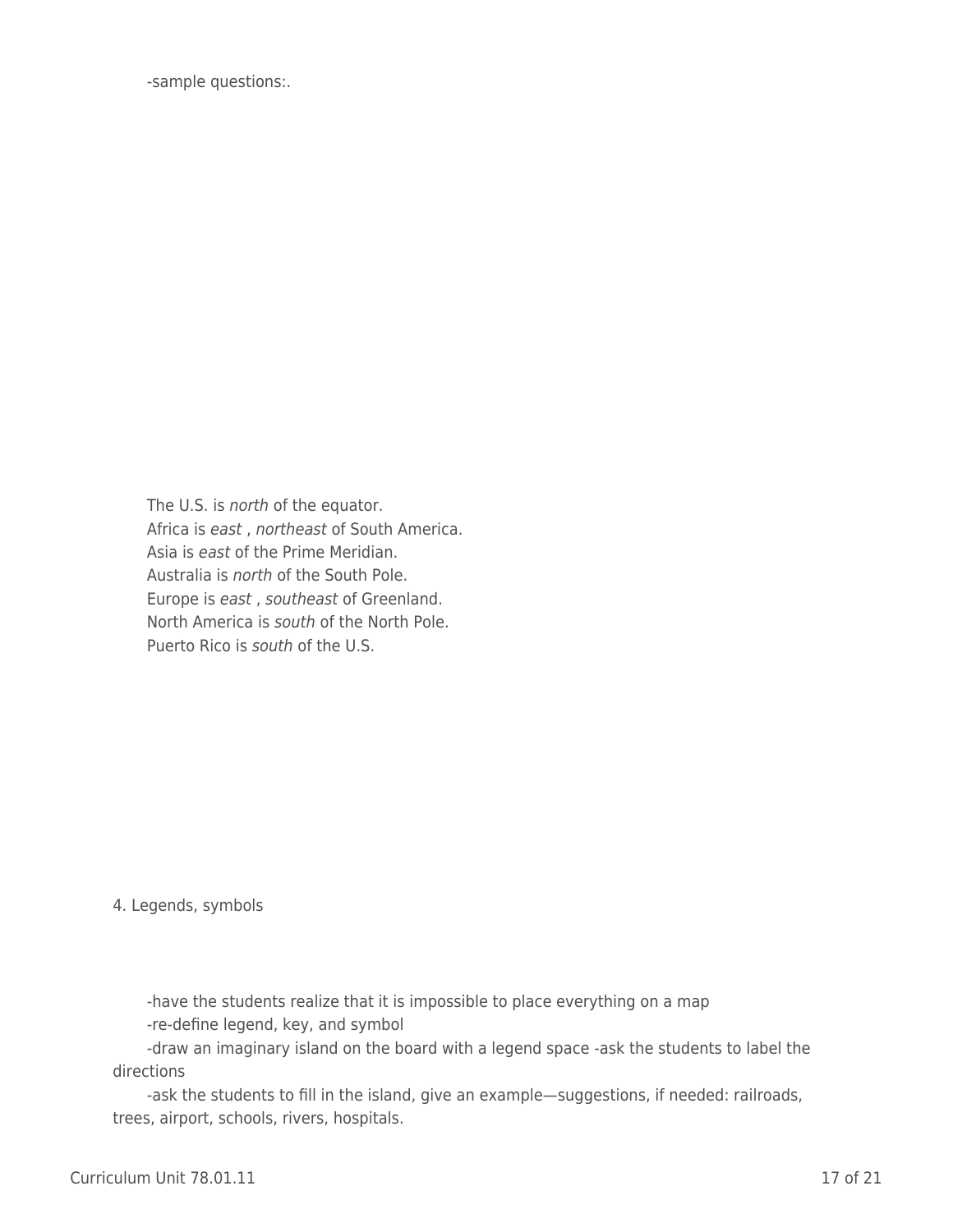### *Conclusion Daily entry in notebook*

## *Homework On a mimeo outline the block surrounding the school. The students are to fill in the map with symbols, using a key.*

**Sample Lesson #3** Waterforms 2 days

### *Concept A student will understand a subject better if he can experience it.*

#### *Objective Student will practice dictionary skills.*

Student will become familiar with waterforms.

Student will master paragraph's concepts through experience.

Student preparation: Students will have been assigned to bring in pictures of waterforms from magazines, etc., which will be made into a classroom collage.

*Timing The lesson should be administered prior to any map identification of major waterforms.*

*Motivation Water, water, everywhere but not a drop to drink. If class is cooperative, have another teacher run in with a waterpistol and shoot you.*

*Materials Writing implements, notebook, atlas, maps, overhead projector, transparencies, mimeosheets, bus*

**Procedures: Day 1**

-definitions are placed on transparencies (students give them) -example is given from an atlas -the waterform is cited by the student on a map -then it is drawn on the transparency under the definition

### *Vocabulary*

| water                  | bay | brook                             | delta          |
|------------------------|-----|-----------------------------------|----------------|
| salt water lake source |     |                                   | course         |
|                        |     | fresh water sound downstream pond |                |
| ocean                  |     | strait mouth                      | reservoir      |
| sea                    |     | river                             | upstream canal |
| gulf                   |     | tributary                         | waterfall      |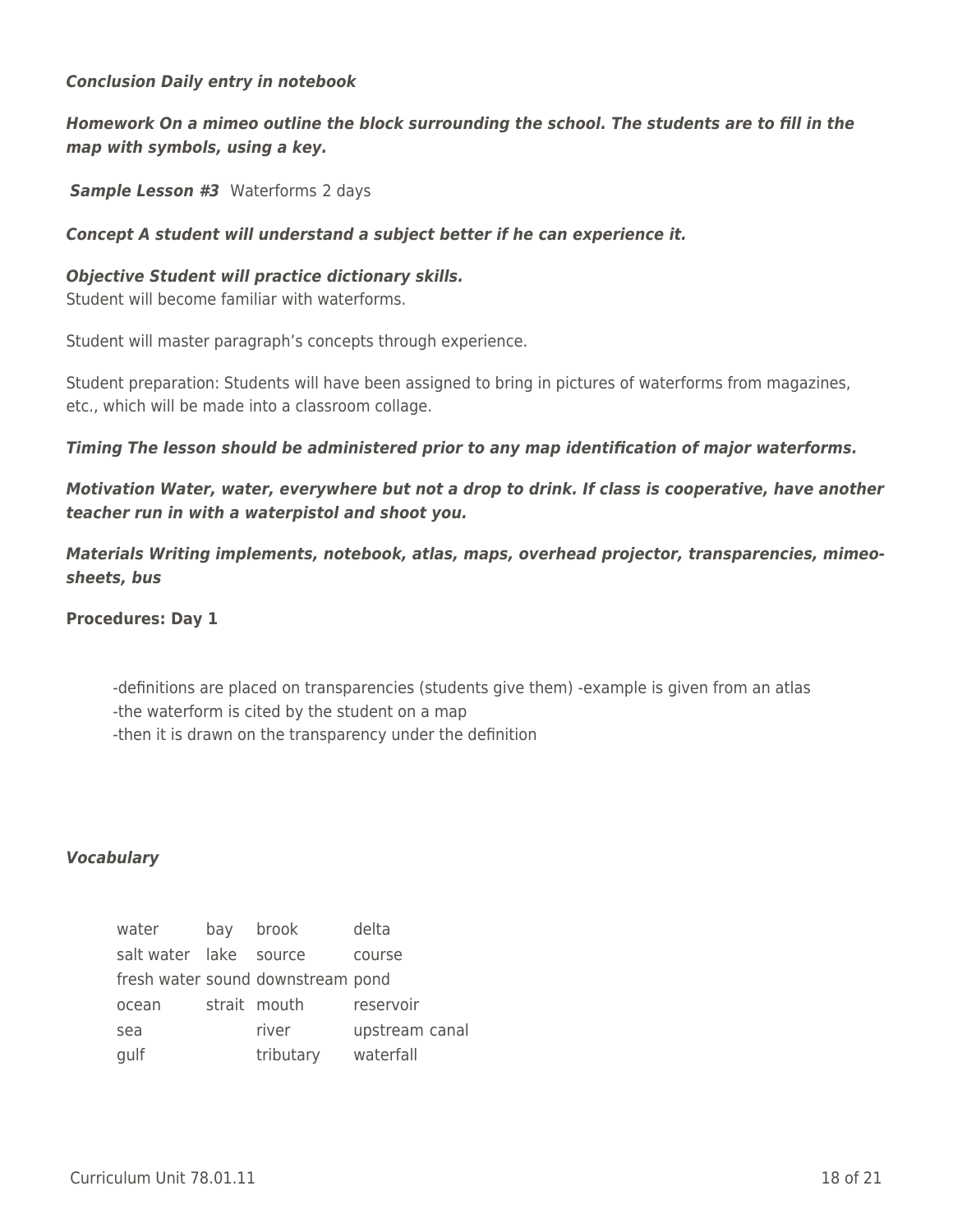-students copy transparency work into notebook

### *Conclusion Daily entry in notebook.*

**Day #2** Bus trip along Mill River

Try to arrange to have a Science teacher accompany the group on the trip.

1. When the students enter the bus, they will be given the following paragraph to read:

Mill River is a fresh water stream that flows along a set course. Its source is in Cheshire. As it flows downstream, toward the mouth, it passes through and forms part of Clark's Pond, Sleeping Giant Park, Lake Whitney (a manmade reservoir), the base of East Rock, and Grand Avenue. Its mouth is at the Long Island Sound. The Sound is salt water; therefore, Mill River is mixed with salt water when it first flows upstream toward its source. Along the river's course there are ponds, a man-made lake, brooks, and waterfalls. The river is not straight. The course curves. Parts of the river are extremely polluted, and other parts are very clean and pure. In the river are such fresh water fish as perch, trout, blue-gills, bass, and pickerel. Mill River has no tributaries.

2. The ride will begin in New Haven at the mouth. The students will remain in the bus until we reach Rice Field. A leisurely walk along East Rock's footpath to Lake Whitney's waterfall in Hamden will ensue. Be sure the students do not trespass on Water Company property. The group will reboard the bus and proceed to Sleeping Giant where we will see the river as a brook, waterfall and a pond. We will lunch in the park. If time permits, the group will proceed to Cheshire.

### *Conclusion Daily entry in notebook.*

### *Homework Study the paragraph for a quiz.*

#### *Classroom Material*

Aschemeyer, Esther. Maps Unfold the World . St. Louis: Milliken Co., 1961.

Job, Kenneth, and Lois Weiser Wolf. Skills for Understanding Maps . Chicago: Follet Co., 1976.

Madden, James F. My First Atlas . New Jersey: Hamond, Inc., 1975. O'Connor, John R., and Melvin Schwartz. The New Exploring a Changing

World . New York: Globe Book, Inc., 1975.

Schreier, Phillip A. The United States Through Inquiry . New York: Guinness Co., 1971.

Taubler, Maryanne. Map Skills . Elizabethtown: Continental Press, Inc., 1965.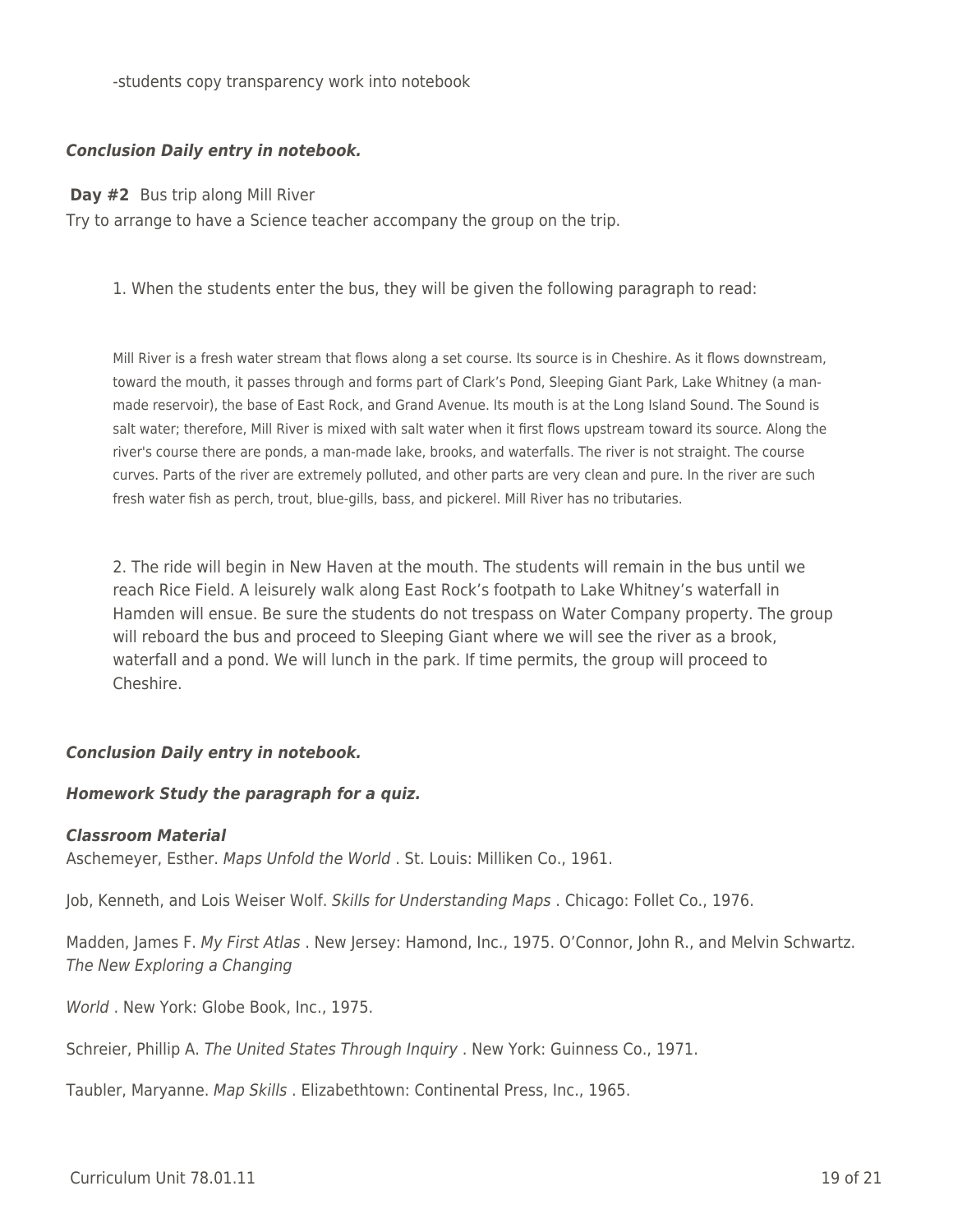# **Audio-visual aids:**

globes transparencies maps video-tape equipment overhead projector bulletin boards

# **Bibliography**

Aukerman, Robert C. Reading In The Secondary School Classroom . New York: McGraw Hill, 1972.

Alameda School Faculty. Experimental Reading Studies to Remedy Reading . Alameda: Alameda Unified School District, 1938.

Birk, Newman P., and Genevieve B. Birk. Understanding and Using English. New York: Odyssey Press, Inc., 1965.

Board of Education New York. Reading 7-8-9. Albany: Bureau of Secondary Curriculum Development, State Department of Education, 1953.

Chall, Jeanne S. Learning to Read : the Great Debate . New York: McGraw Hill Book Co., 1967.

Durr, William. Reading Instruction Dimension and Issues . Boston: Houghton Mifflin Co., 1967.

Fader, Daniel. Hooked on Books . New York: Berkley Medallion Press, 1968.

Forgan, Harry, et al. Teaching Content Area Reading Skills . Columbus: Charles E. Merrill Co., 1976.

Harris, Albert J., et al. *Effective Teaching of Reading* . New York:. David McKay, inc., 1971.

Harris, Larry, et al. Reading instruction . New York: Holt, Rinehart, and Winston, 1976.

Hoyt, Joseph Bixby. Man and the Earth . Englewood Cliffs: Prentice-Hall, Inc., 1962.

Santa Barbara City Schools. Developmental Reading and Communicating Curriculum . Santa Barbara: Santa Barbara City Schools, 1939-40.

Smith, Nila B. Reading Disabilities and Suggested Remedies . New York: New York University, 1948.

Spache, George, et al. Reading in the Elementary School . Boston:. Allyn & Bacon, Inc., 1969.

Stauffer, Russell G. Teaching Reading As A Thinking Process . New York: Harper & Rowe, 1970.

Thomas, Ellen L., et al. Improving Reading In Every Class . Boston: Allyn & Bacon, Inc., 1977.

Umans, Shelley. New Trends In Reading Instruction . New York: Bureau of Publications Teacher's College Columbia University, 1963.